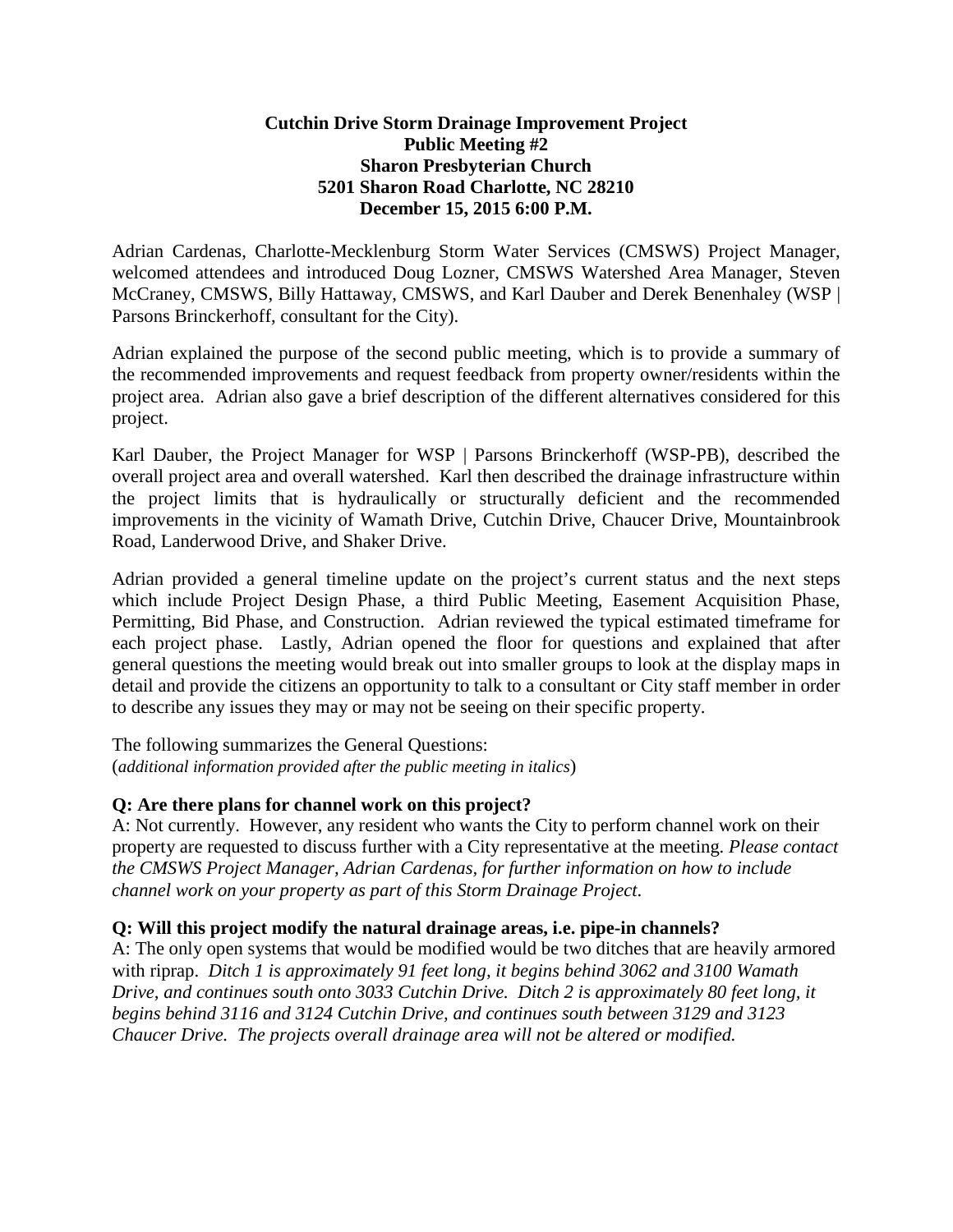#### **Q: If this neighborhood was being built today what would be done with the active stream bed that is currently going into the culvert above Cutchin Drive?**

A: It would be considered a "jurisdictional" stream, subject to the regulations of the U.S. Army Corps of Engineers (USACE) and the N.C. Department of Environment and Natural Resources (NCDENR). *NCDENR officially became the N.C. Department of Environmental Quality (NCDEQ) on Sept. 18, 2015.*

### **Q: To what extent did the City look at floodplain buy-back?**

A: The City does not have a buy-out program. The County does have a buy-out program for properties that are within FEMA mapped floodplains and have a history of repetitive flood damage.

### **Q: Why wasn't detention above the neighborhood proposed or considered? Would construction save costs in comparison to the detention basin alternative?**

A: Per feedback from the first public meeting, detention was considered, but was not cost effective. The detention basin alternative significantly impacted the neighborhood with the permanent loss of four residential structures: 3017, 3025, 3033, and 3041 Cutchin Drive (*see slide 26 from public meeting presentation available on the project website*). *The cost of the detention basin alone was estimated to be approximately \$3.4 million. The total estimated construction cost of the detention basin alternative, including replacing structurally deficient pipe downstream, amounted to \$5.6 million. In comparison, the total estimated construction cost of the City Recommended Alternative is \$3.6 million.*

# **Q: If detention is done, do other improvements need to be done as well?**

A: If the detention basin alternative were constructed, the trunk line downstream of the drainage system on Chaucer Drive would not need to be replaced for hydraulic reasons. However, it is a corrugated metal pipe with structural deficiencies and will eventually need to be replaced anyway. In addition, the rest of the proposed drainage and culvert improvements would still need to be realized.

# **Q: How long does RCP (reinforced concrete pipe) last?**

A: Service life of RCP is estimated to be 50 plus years.

### **Q: General question about the street flooding at the entrance of Mountainbrook Road off Sharon View Road.**

A: As previously explained, that area is outside of the projects drainage area. However, the City is aware of it, and a Service Request has been initiated. The City video inspected the drainage system and was found to be silted in, and the outfall was buried. At the request of Storm Water Services, the system was cleaned and put on a "watched" list for known areas prone to clogging.

# **Q: General question about the development on Sharon View Road by Waters Construction.**

A: The City is aware of this issue and is now a legal matter between the City and Waters Construction. However, as stated in our first public meeting, the overall volume of stormwater runoff from the area which includes the parcels being developed off Sharon View Road by Waters Construction are included in our calculations and models, therefore, the proposed storm drainage improvements are already sized appropriately to handle this runoff. (*see Overall Watershed Map on slide 8 from public meeting presentation*). *A hearing with the Storm Water Advisory Committee (SWAC) was held January 21, 2016. For further information please contact the City's Land Development Division at 704-336-6692.*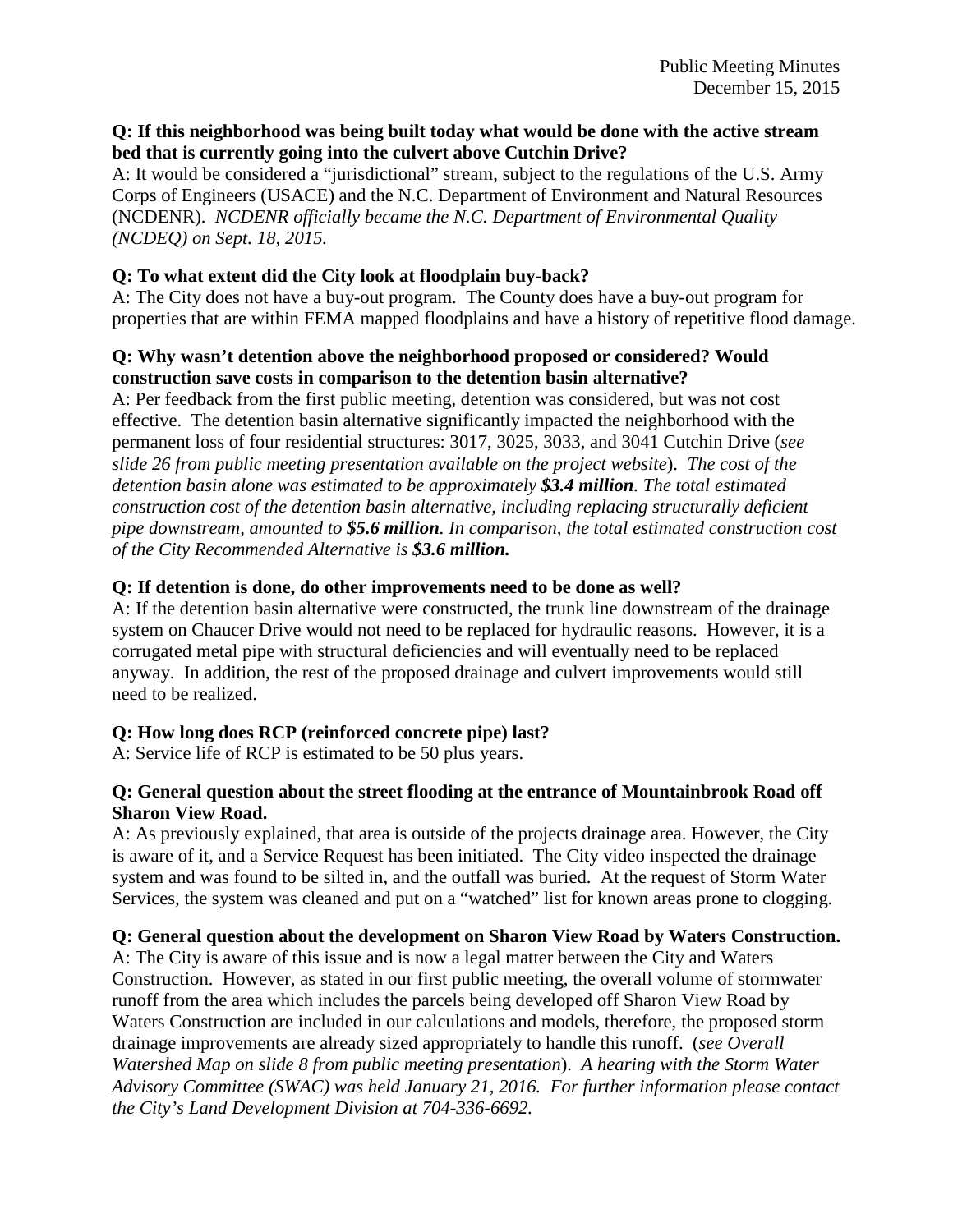### **Q: The project team is showing 6 houses on Cutchin Drive that have flooding issues. Have we contacted the owners to ask if they have had issues?**

A: Yes, and individuals have reached out to us and let us know that they are having issues. The degree of flooding is worse on the north side compared to the south side of Cutchin Drive. *Residents can reference exhibit "Recommended Design Alternative" as presented in the public meeting for feedback from neighborhood.*

### **Q: Design team says you are not sending flooding problems downstream with this project, but isn't that what is being done by increasing the pipe sizes?**

A: A downstream analysis was performed to confirm that no structures will be adversely affected. In most locations, flood elevations will be lowered by the proposed improvements. In a few locations, flood elevations will increase by less than 6 inches, and there are no structures in any of those locations. *In addition, there are no modeled impacts to McMullen Creek peak flow.*

# **C: We are not getting the improvements that we have asked for.**

A: In the first public meeting, some residents asked to consider a detention facility as one of the alternatives, additionally the City said we would look at minimizing any potential improvements. All of this was done and presented in the meeting. Failing pipe conditions create a need to replace the system regardless of flood control project.

### **Q: Why are you not taking neighboring storm drain improvements into consideration as part of your analysis of McMullen Creek?**

A: The McMullen Creek study, performed by Mecklenburg County, incorporated the effects of anticipated development in the watershed. For the Cutchin Drive project, analysis has been performed to verify that the Cutchin Drive project will not have a negative impact on McMullen Creek.

# **Q: Have we addressed the issues with erosion that this project might cause?**

A: Yes. Measures to address erosion control will be provided at all stormwater outfalls, and downstream of all culvert replacements. *Residents currently experiencing channel erosion are encouraged to contact the City Project Manager, Adrian Cardenas, for further information on how to include channel work on your property as part of this Storm Drainage Project*.

### **Q: Have we modeled impacts from upgrades without future build out?**

A: Yes. Proposed improvements were designed for full build-out of watershed, but were also checked for existing watershed conditions.

### **Q: Some residents already have little to no backyards. What happens if the stream impacts (with either stream work or more erosion) their backyard?**

A: The project is not proposing any stream work; we are simply making a more efficient drainage system. Hydraulic modeling of proposed improvements has shown that the impact on stream flow velocity and shear stress will be very minor. *Once again, residents currently experiencing channel erosion are encouraged to contact the City Project Manager, Adrian Cardenas, for further information on how to include channel work on your property as part of this Storm Drainage Project.*